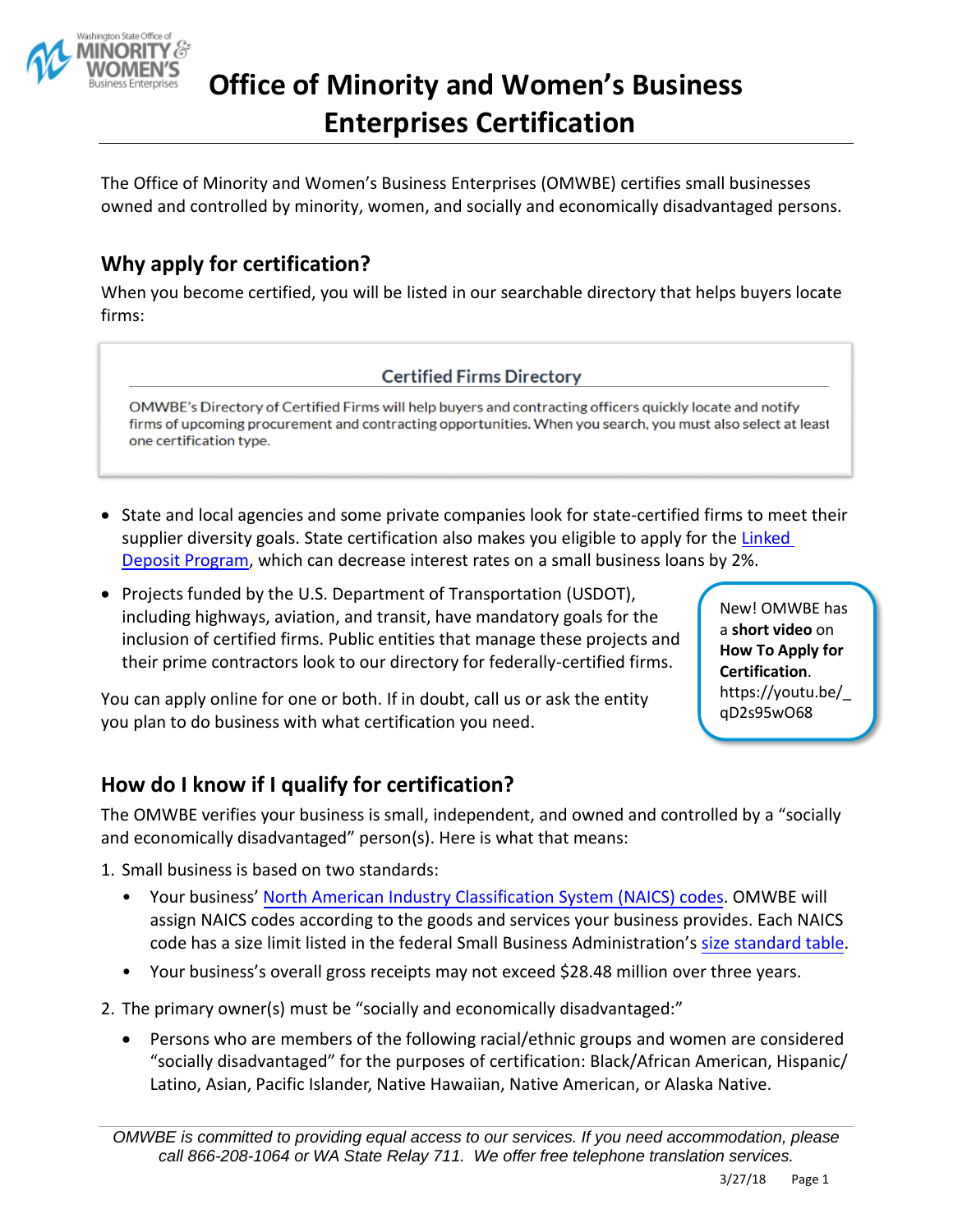- Other individuals may be found to be socially disadvantaged on a case-by-case basis, please call our office for more information.
- "Economically disadvantaged" generally means having a personal net worth less than \$1.32 million (not including your primary residence and your certified business). There are other standards, please call if you would like more detail.
- 3. Ownership, control, and independence:
	- The eligible owner(s) must:
		- $\triangleright$  Own at least 51% of the business based on start-up costs.
		- $\triangleright$  Have experience directly related to the operations of the business.
		- $\triangleright$  Control the managerial and day-to-day operations and have the power to make independent decisions.
	- The business must be able to independently perform the work to fulfill a contract.

### **What kind of documents will I need to submit?**

The backup documents you will need to submit vary according to the type of business and ownership structure. The online application will walk you through what documents to upload in our secure system. Here is what you can expect:

| To verify:                                    | <b>Commonly required documents:</b>                                                                                                                   |
|-----------------------------------------------|-------------------------------------------------------------------------------------------------------------------------------------------------------|
| Business is small                             | Copy of filed and signed business federal tax returns (last three years if you<br>$\bullet$<br>have been in business that long).                      |
|                                               | If your business was started less than a year ago, a Profit and Loss<br>$\bullet$<br>Statement.                                                       |
| Owner(s) are<br>eligible for<br>certification | Copy of documentation that shows U.S. citizenship or permanent legal<br>$\bullet$<br>residence, for federal certification only.                       |
|                                               | Personal net worth statement (form is online).<br>$\bullet$                                                                                           |
|                                               | Last three years of filed and signed personal federal tax returns.<br>$\bullet$                                                                       |
| Ownership,<br>control, and<br>independence    | Business structure documents, such as a Partnership Agreement, LLC<br>$\bullet$<br>Agreement or Articles of Incorporation.                            |
|                                               | Current resumes for all eligible owner(s) and key personnel.<br>$\bullet$                                                                             |
|                                               | Documents to show your initial investment in the business, such as bank<br>$\bullet$<br>statements, loan agreements, or purchase and sale agreements. |
|                                               | Copy of signed rent or lease agreements for business, if applicable.<br>$\bullet$                                                                     |
|                                               | List of equipment owned, rented or leased in order to run your business.<br>$\bullet$                                                                 |
|                                               | If an established business, you will be asked for copies of contracts, bids<br>$\bullet$<br>and/or invoices to us assign the right NAICS codes.       |